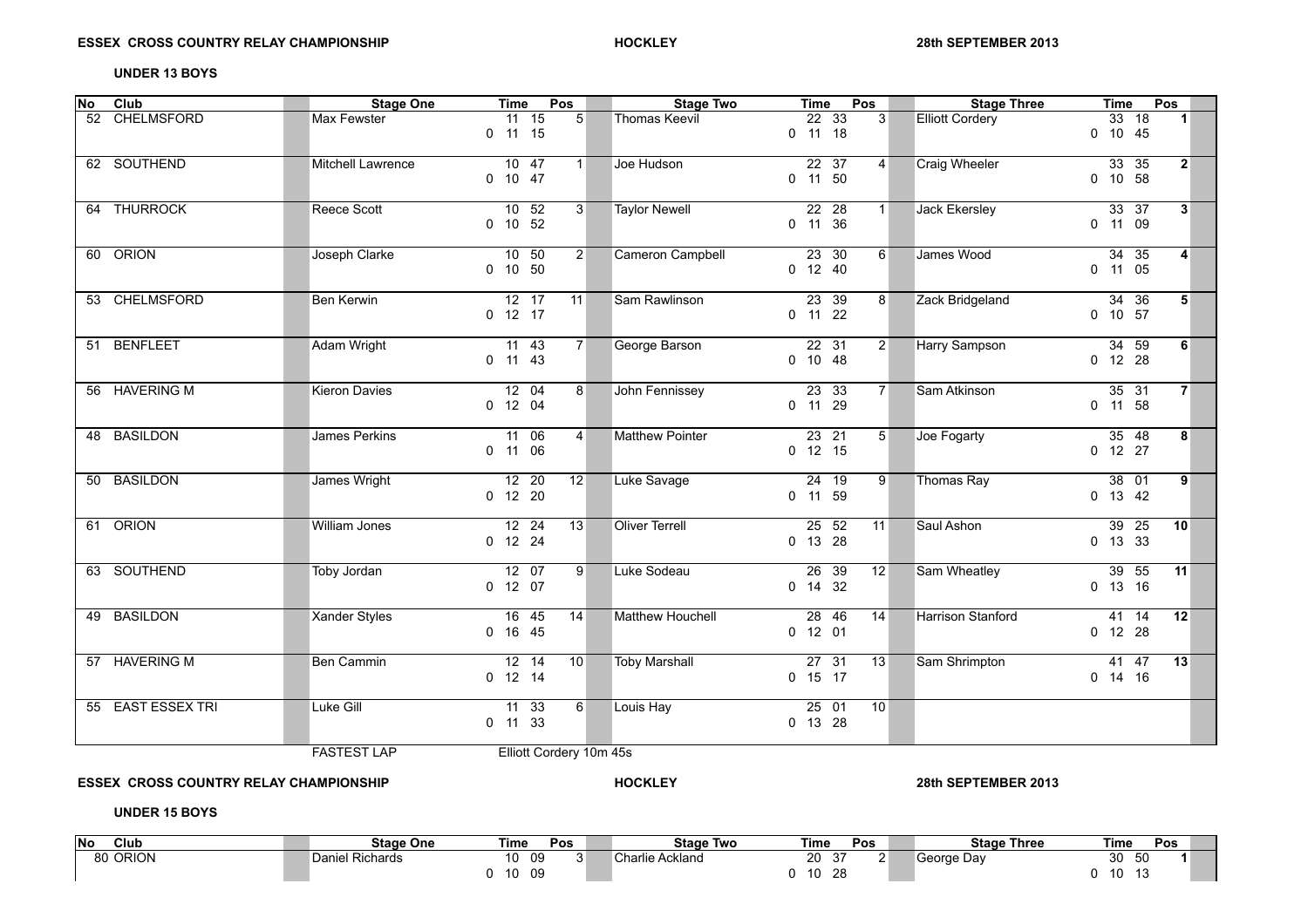| <b>66 BASILDON</b>       | <b>Gus Withers</b>     | 10 00<br>$0$ 10 00              | 1 <sup>1</sup>  | <b>Brandon Thorpe</b> |          | $20$ 29<br>$0$ 10 29    | $1 \square$     | <b>Ben Haynes</b>  | $30 \t 57$<br>$0$ 10 28       | 2 <sup>1</sup> |
|--------------------------|------------------------|---------------------------------|-----------------|-----------------------|----------|-------------------------|-----------------|--------------------|-------------------------------|----------------|
| 65 BASILDON              | Ollie Cantwell         | 10, 56<br>0 10 56               | 10 <sup>1</sup> | Mason Webb            |          | 21 19<br>$0$ 10 23      | $7^{\circ}$     | Max Jones          | 31 16<br>$0$ $9$ $57$         | 3 <sup>1</sup> |
| <b>84 THURROCK</b>       | Jodie Meredith         | $10$ 05<br>$0$ 10 05            | 2 <sup>1</sup>  | Will Slaughter        |          | 20 59<br>$0$ 10 54      | 3 <sup>1</sup>  | Sam Smith          | 31 19<br>$0$ 10 20            | $\vert$ 4      |
| <b>75 EAST ESSEX TRI</b> | <b>Adam Harley</b>     | $10$ 21<br>$0$ 10 21            | 5 <sup>1</sup>  | Stephen Kirsh         |          | $21$ 19<br>$0$ 10 58    | 8 <sup>1</sup>  | Harrison Smith     | $31 \quad 34$<br>$0$ 10 15    | 5              |
| 74 COLCHESTER & T        | Max Williams           | 10 31<br>$0$ 10 31              | 6 <sup>1</sup>  | Evan Chess            |          | $21$ 16<br>$0$ 10 45    | 5 <sup>1</sup>  | Joseph Patterson   | 31 37<br>$0$ 10 21            | 6              |
| 72 CHELMSFORD            | Nathan Brearley        | $\overline{10}$ 44<br>$0$ 10 44 | 8 <sup>1</sup>  | Lewis Stantiall       |          | 21 37<br>$0$ 10 53      | 9 <sup>1</sup>  | <b>Will Kerwin</b> | 32 00<br>$0$ 10 23            | 7 <sup>1</sup> |
| 81 ORION                 | Harry Sloman           | 10 13<br>$0$ 10 13              | $\vert$         | Joshua Iton           |          | 21 07<br>$0$ 10 54      | $\overline{4}$  | Jake Offiler       | 32 20<br>$0$ 11 13            | 8 <sup>1</sup> |
| 77 HAVERING M            | Oliver Morter          | $11 - 11$<br>$0$ 11 11          | 12 <sup>1</sup> | Zak Killeram          |          | $21 \t 52$<br>$0$ 10 41 | 11              | Tom Sheldrick      | $\overline{32}$ 45<br>0 10 53 | 9              |
| 70 BENFLEET              | Rushwan Lewis          | 10 42<br>$0$ 10 42              | 7 <sup>1</sup>  | Dexter Gward          |          | 21 48<br>$0$ 11 06      | 10 <sup>1</sup> | Zak Churn          | 32 54<br>$0$ 11 06            | 10             |
| <b>67 BASILDON</b>       | Lewis Hall             | $10$ 55<br>$0$ 10 55            | 9 <sup>1</sup>  | Mahmud Ebrahim        |          | $21$ 16<br>$0$ 10 21    | $6 \mid$        | <b>Matt Ashley</b> | 33 36<br>$0$ 12 20            | 11             |
| 78 HAVERING M            | Oliver Bath            | 11 42<br>$0$ 11 42              | 14              | Aaron Westwood        |          | 23 45<br>$0$ 12 03      | 13              | Lewis Debenham     | 35 07<br>$0$ 11 22            | 12             |
| 71 BENFLEET              | <b>Addison Poulton</b> | 11 26<br>$0$ 11 26              | 13              | Oliver Wright         | 10 12 01 | 23 37                   | 12              | Callum Laissai     | 35 12<br>$0$ 11 35            | 13             |
| 82 SOUTHEND              | Michael Hodges         | 12 08<br>$0$ 12 08              | 15              | Sam Butcher           |          | 24 38<br>$0$ 12 30      | 14              | Ollie Randell      | 35 43<br>$0$ 11 05            | 14             |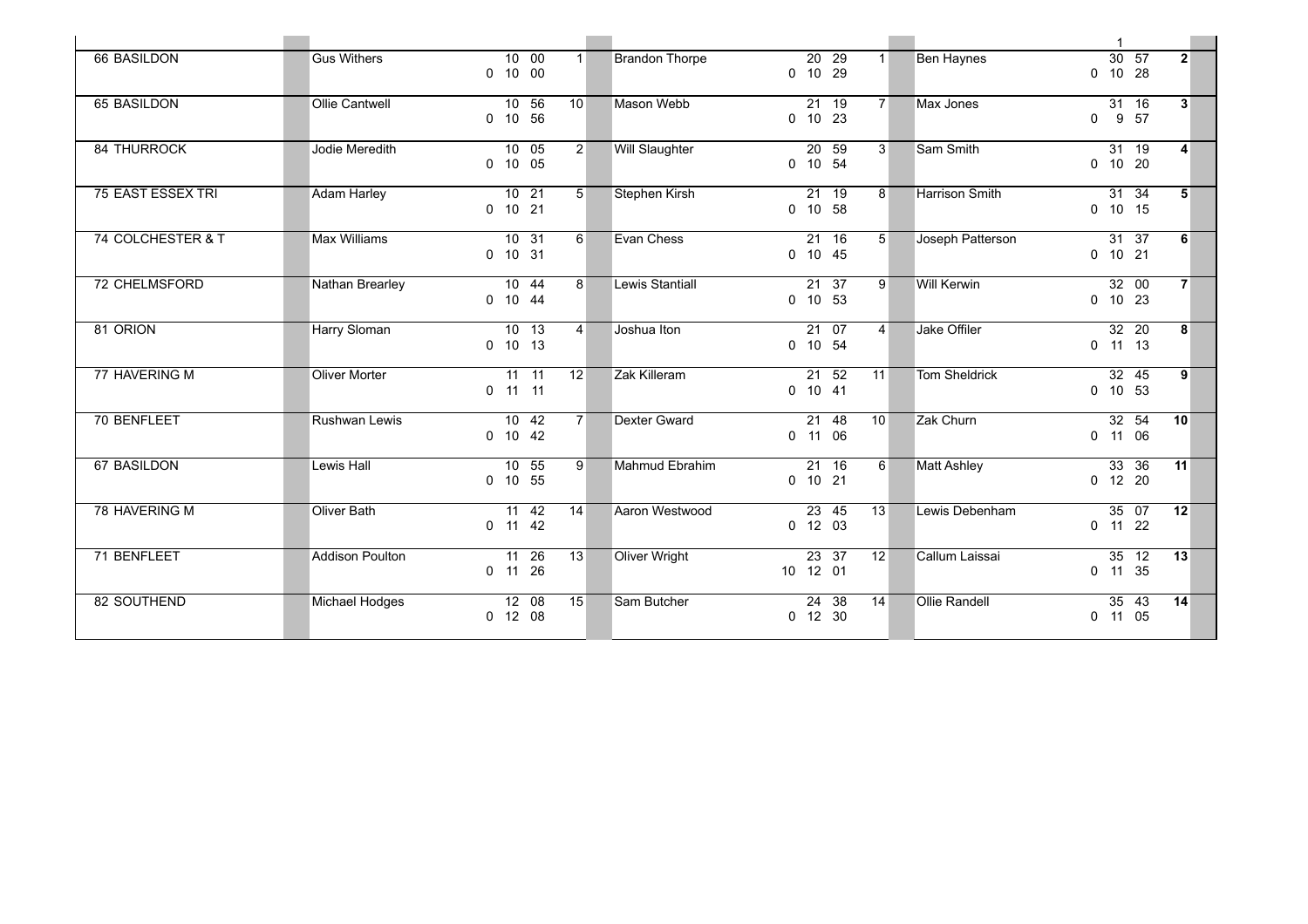| 76 EAST ESSEX TRI | Daniel Harley | 06<br>11<br>- 06<br>- 11      | Ben Brooks      | 24 51<br>$0$ 13 45 | Alex Sinclair<br>15 | 15<br>39<br>- 24<br>14 33 |
|-------------------|---------------|-------------------------------|-----------------|--------------------|---------------------|---------------------------|
| 68 BASILDON       | Sam Walsh     | 16<br>- 15<br>12<br>$0$ 12 15 | George Godspeed | 25 09<br>0 12 54   | 16                  |                           |

FASTEST LAP Max Jones 9m 57s